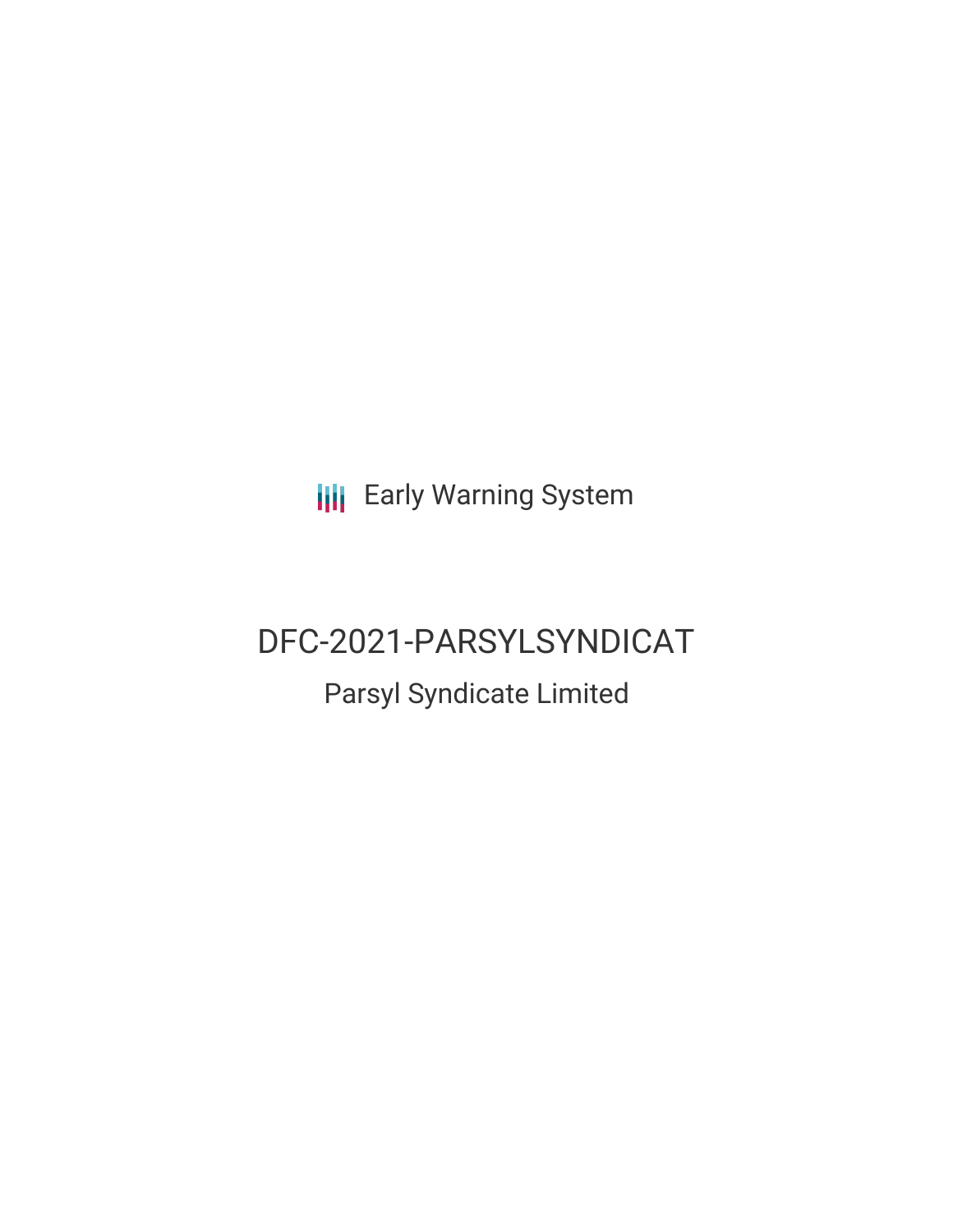

#### **Quick Facts**

| <b>Financial Institutions</b>  | US International Development Finance Corporation (DFC) |
|--------------------------------|--------------------------------------------------------|
| <b>Status</b>                  | Active                                                 |
| <b>Bank Risk Rating</b>        | C.                                                     |
| <b>Borrower</b>                | Parsyl Syndicate Limited                               |
| <b>Sectors</b>                 | <b>Education and Health</b>                            |
| <b>Investment Type(s)</b>      | Loan                                                   |
| <b>Investment Amount (USD)</b> | \$25.00 million                                        |
| <b>Loan Amount (USD)</b>       | \$25.00 million                                        |
| <b>Project Cost (USD)</b>      | \$30.50 million                                        |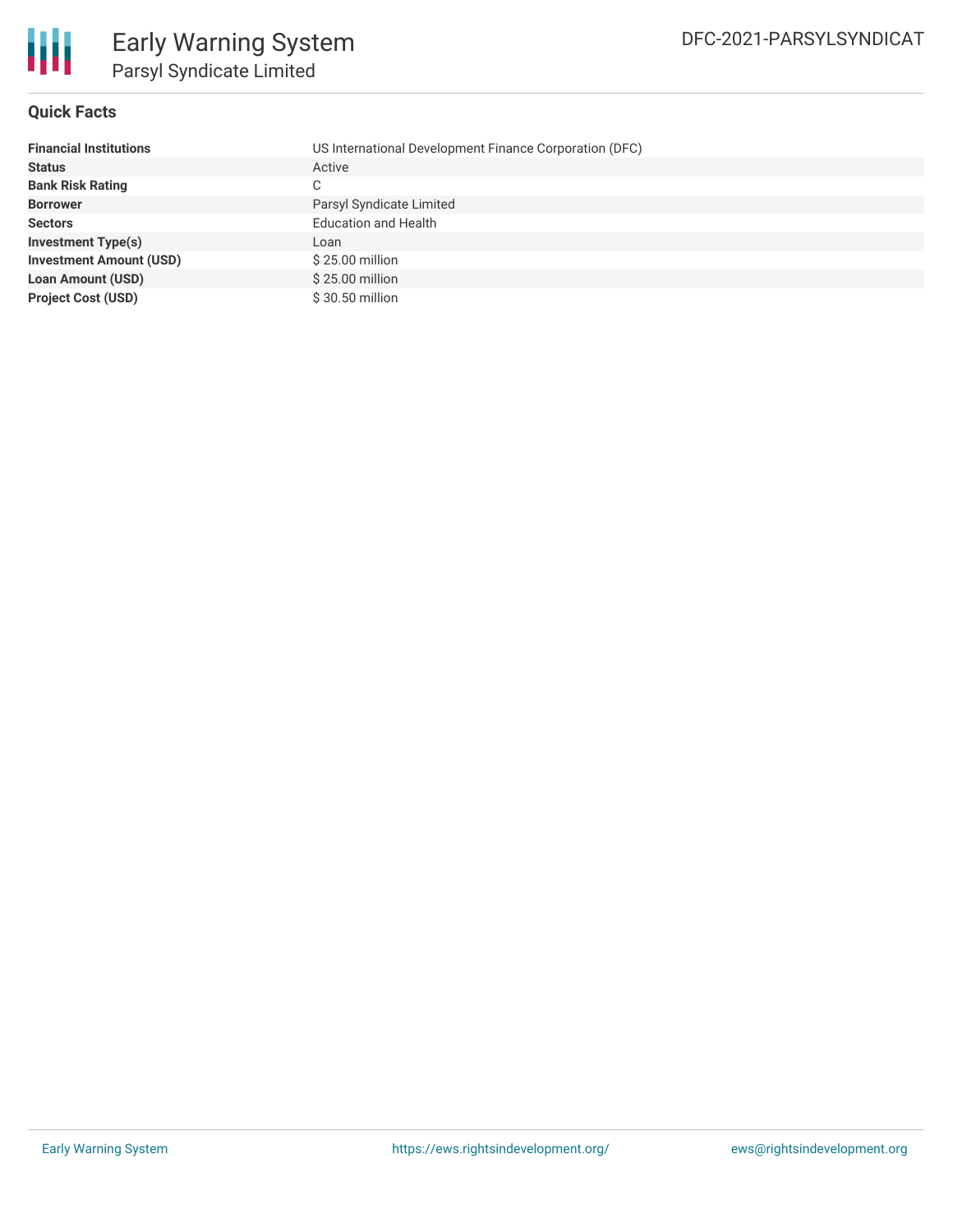

### **Project Description**

This project is a direct loan to establish a new insurance provider that will facilitate cost-effective insurance policies for shipments of health commodities, including the COVID-19 vaccine, to LICs, LMICs, and UMICs.

Loans to facilitate cost-effective insurance policies are screened as a Category C under DFC's for environmental and social assessment. Environmental, health, safety and social impact concerns are minimal.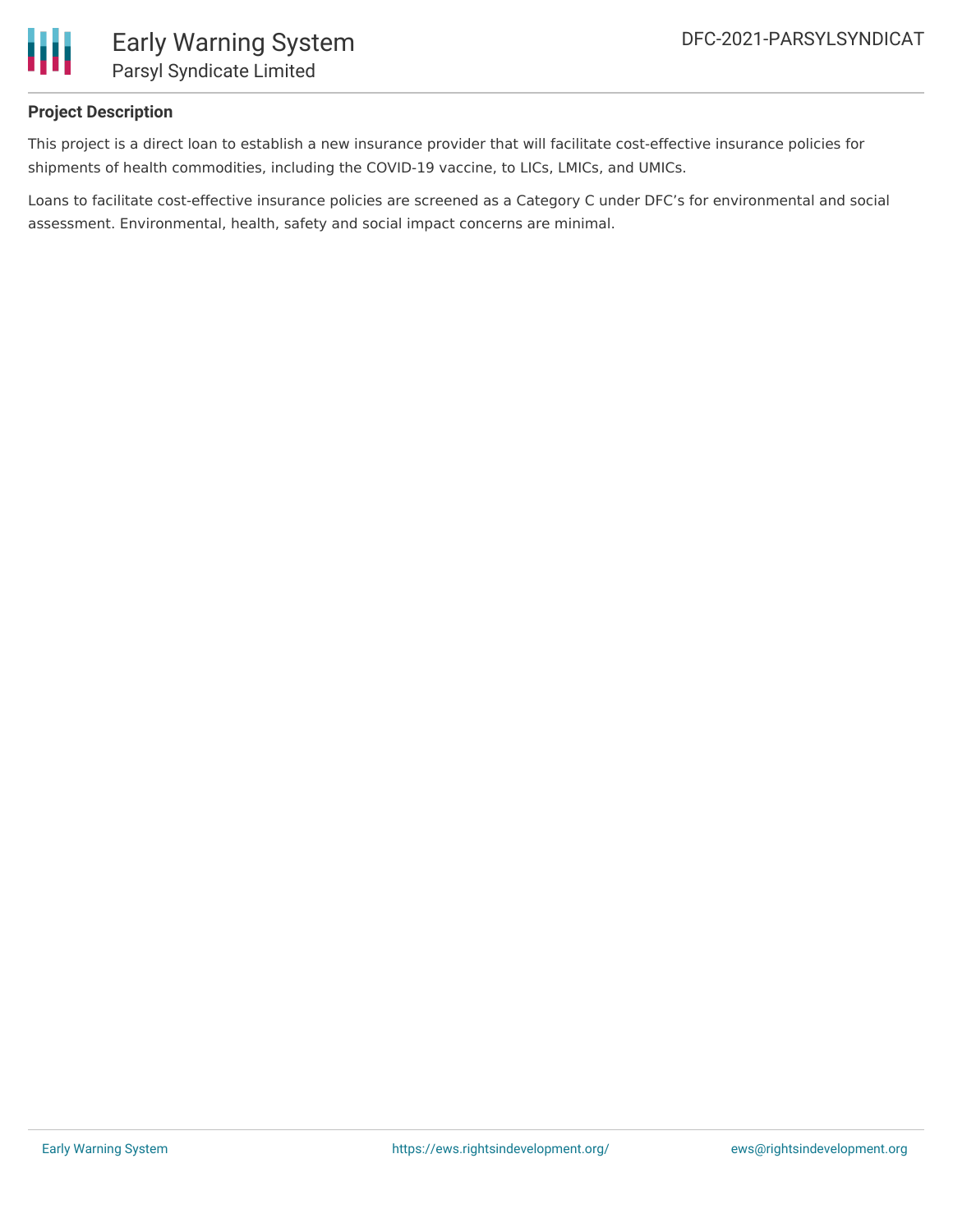

#### **Investment Description**

US International Development Finance Corporation (DFC)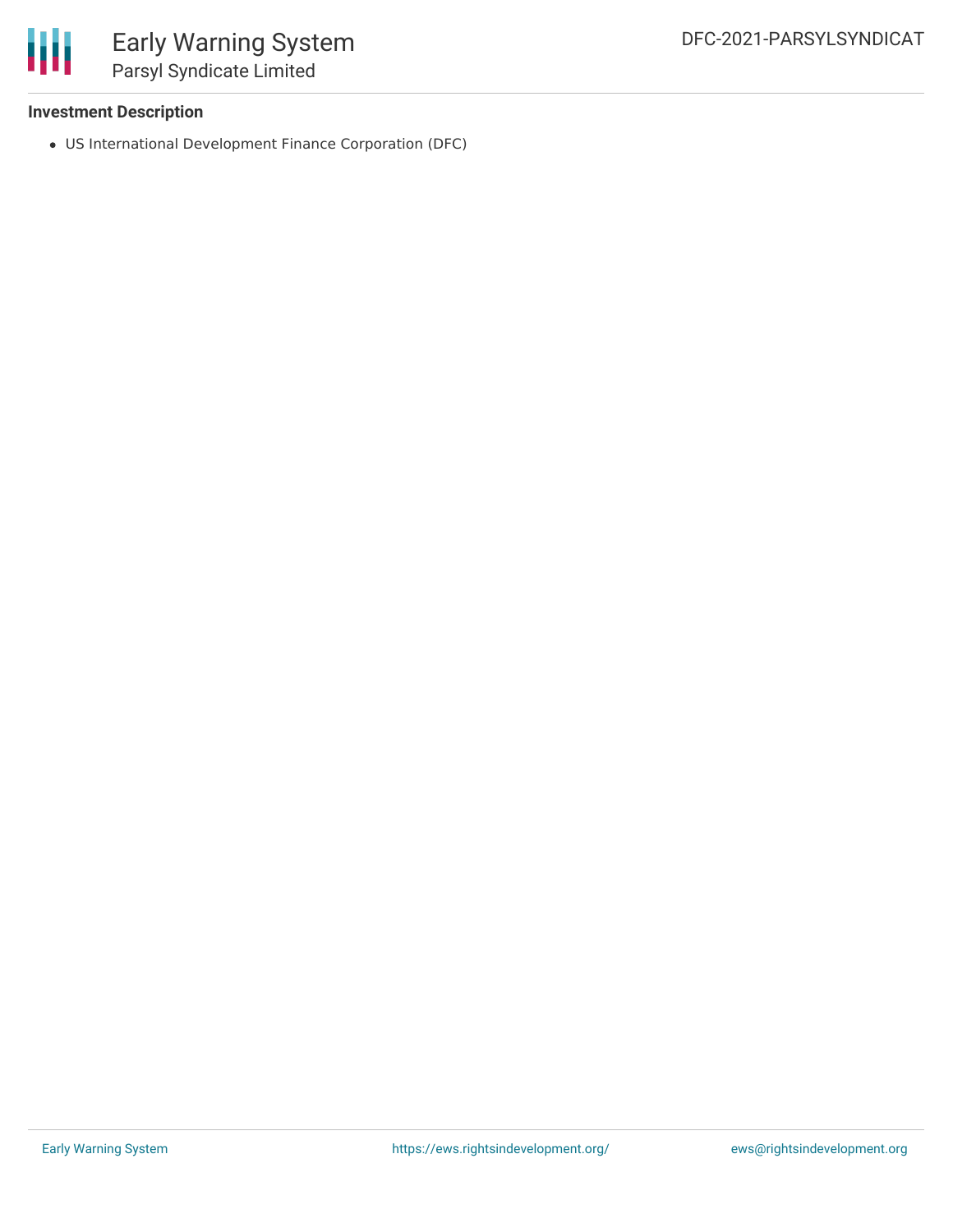#### **Contact Information**

No contacts provided at the time of disclosure.

#### **ACCESS TO INFORMATION**

Unlike many other development finance institutions, DFC does not currently have an access to information policy.

Under the United States Freedom of Information Act (FOIA), DFC is obliged to respond to reasonably formulated requests for Agency records. However, DFC may apply exemptions from release to certain types of information and may charge fees in responding to requests. DFC has a designated FOIA officer who is trained in how to respond to requests and implement the law. You can learn more about filing a FOIA request at: <https://www.dfc.gov/foia>

## **ACCOUNTABILITY MECHANISM OF THE UNITED STATES INTERNATIONAL DEVELOPMENT FINANCE CORPORATION (DFC)**

The Office of Accountability is an independent office that addresses complaints about environmental or social issues related to DFC-supported projects. The office provides communities an opportunity to have concerns independently reviewed and addressed. If you submit a complaint to the Office of Accountability, it may assist you by either seeking to address your problems by facilitating a problem solving dialogue between you and those implementing the project and/or investigating whether the DFC complied with its policies to prevent environmental, social, human rights, and labor harms.

You can find more information about the Office of Accountability at: <https://www.dfc.gov/who-we-are/office-accountability>